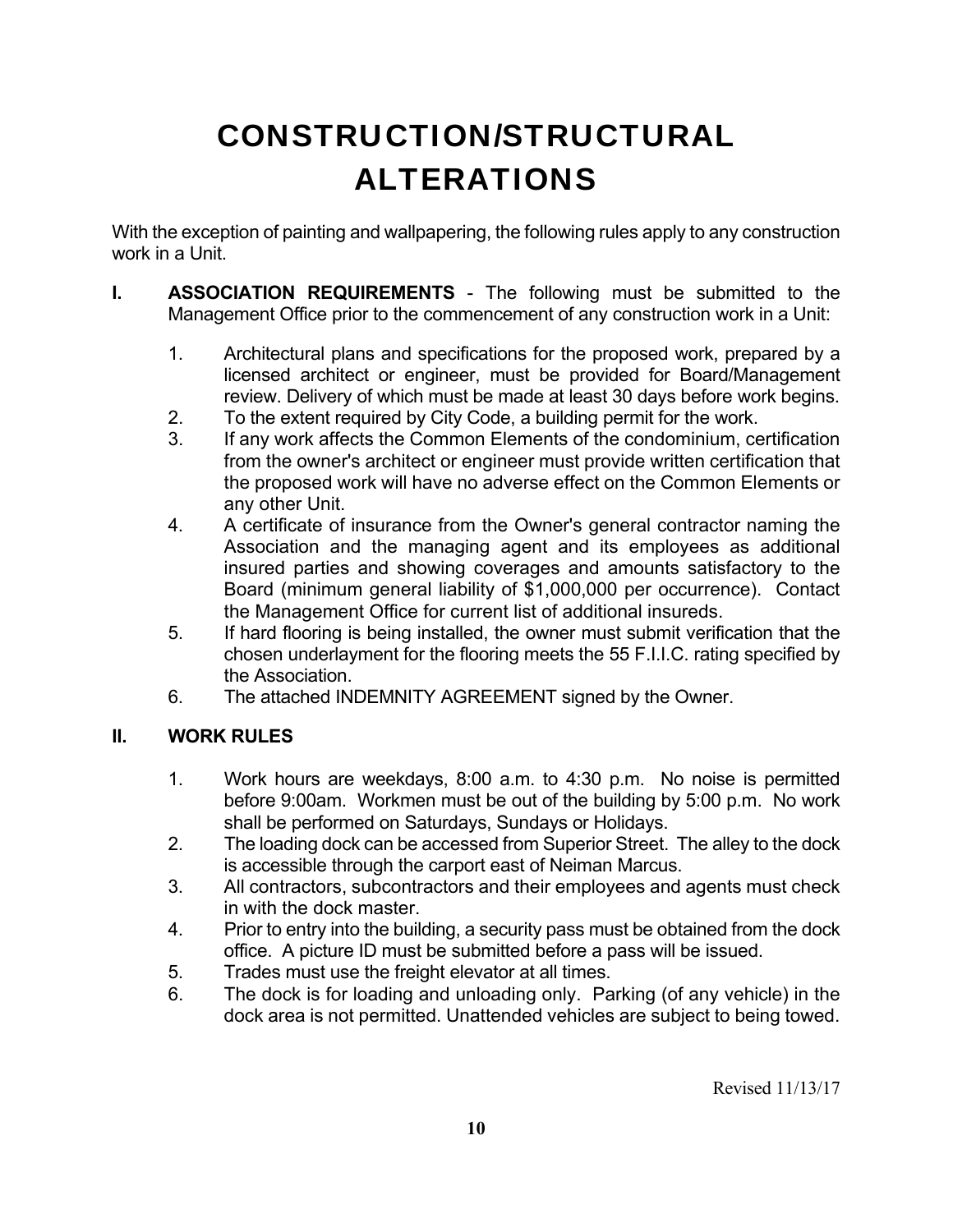- 7. All materials must be transported to the unit via the freight elevator.
- 8. No construction materials are to be stored on the dock or in the common areas of the building. Materials must be stored in the unit under construction. Management assumes no liability for missing items.
- 9. Protection must be provided to the common elements (*i.e.* walls, carpet, flooring, etc.) in the area from the freight elevator to the respective unit.
- 10. Once the materials are in the unit, the contractor is responsible for protecting the common areas outside the unit for the duration of the project. This protection must be put in place before the start of each workday and removed by 5:00 p.m. each day.
- 11. No work pertaining to the unit under construction is allowed to be performed in the common areas or corridor. All work must be performed within the unit.
- 12. Wet saws are allowed to be used in a unit under construction only under the strict supervision of the building's engineering personnel.
- 13. Noise levels must be kept to the lowest levels possible. No noise is permitted before 9:00am. No noise is permitted after 4:00pm.
- 14. Plumbing shut downs must be scheduled at least 2 days in advance with the Management Office. Shut downs can only be scheduled on Tuesdays, Wednesdays and Thursdays. At the November 9, 2016 Board of Directors Meeting the Board unanimously voted to access a fee of \$250.00 for plumbing shut downs exceeding three per unit.
- 15. Noxious odors are not permitted. Any work resulting in noxious odors must be brought to the attention of the Management Office so that proper measures can be taken to prevent the odor from permeating the building.
- 16. If any airborne debris will be generated due to demolition or construction, the air conditioning and/or heating fan cabinets must be sealed at the filter opening, return and discharge grills. This is necessary to protect the air conditioning coils.
- 17. Unit owners are responsible for maintaining access to all HVAC equipment, windows and other common element equipment, which requires access for service/ replacement/repairs from within the unit. This rule will be strictly enforced. The owner will be required to remove any obstruction to the equipment at owner's expense.
- 18. The unit owner is responsible for any damage caused to elevators, Common Elements or any other Unit in the course of the work.
- 19. A security deposit may be required to be provided to the Association, which may be applied, against the cost of any damage caused in the course of the work.
- 20. All plumbers and electricians must submit a copy of their City Contractor's license before work will be permitted.
- 21. All penetrations through wall areas must be thoroughly sealed.
- 22. There are fees associated with water shut-offs. Contact Management for current fee schedule.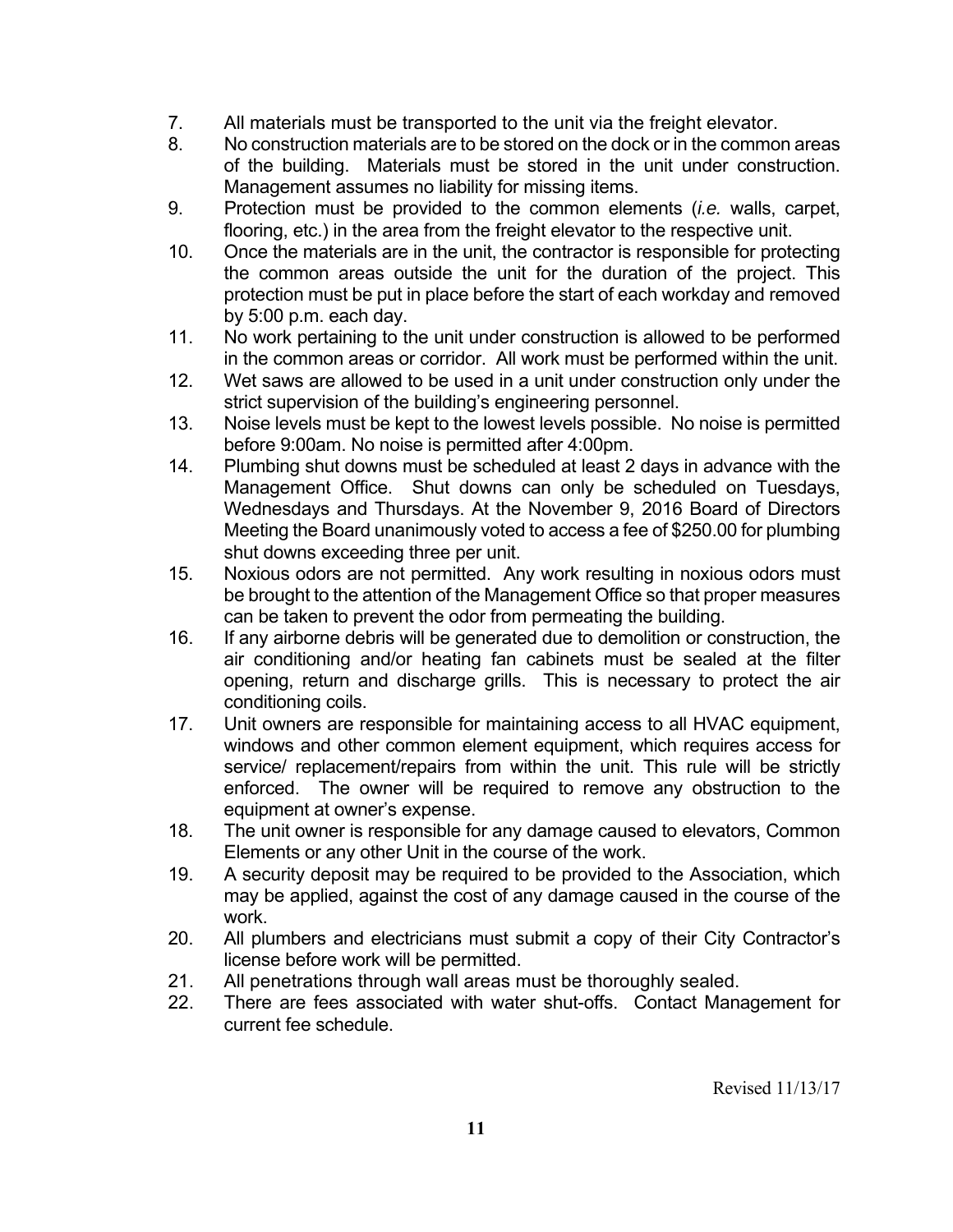- **III. REQUIREMENTS FOR INSTALLATION OF HARD FLOORING MATERIALS** -The following apply to the installation of hard flooring materials (*i.e.* marble, wood, terrazzo, linoleum, ceramic tile, etc.) in the unit:
	- 1. Installation of hard flooring in a unit requires that an acoustical underlayment with an F.I.I.C. (Field Impact Insulation Class) rating of 55 or above be placed down prior to the installation of subflooring or finished flooring. Owner must submit verification that the chosen underlayment meets the said F.I.I.C. specification.
	- 2. As with all flooring materials, care should be taken that the finished floor height will join properly at the unit entry threshold and with other flooring materials within the unit. Threshold adjustments are the responsibility of the unit owner.
	- 3. Prior to using any type of sealer or noxious materials, the contractor must give advance notice to the Management Office, as certain precautions must be taken.
		- (a) All windows must be closed.
		- (b) The fresh air (make-up air) vent must be sealed off;
		- (c) All air conditioning vents must be sealed and turned off.

The unit owner is responsible for the level of noise transmission arising from walking on the flooring. The minimum standards do not guarantee that sound transmission will not occur. Additionally, runners must be placed in high traffic areas and pads must be placed on chair feet.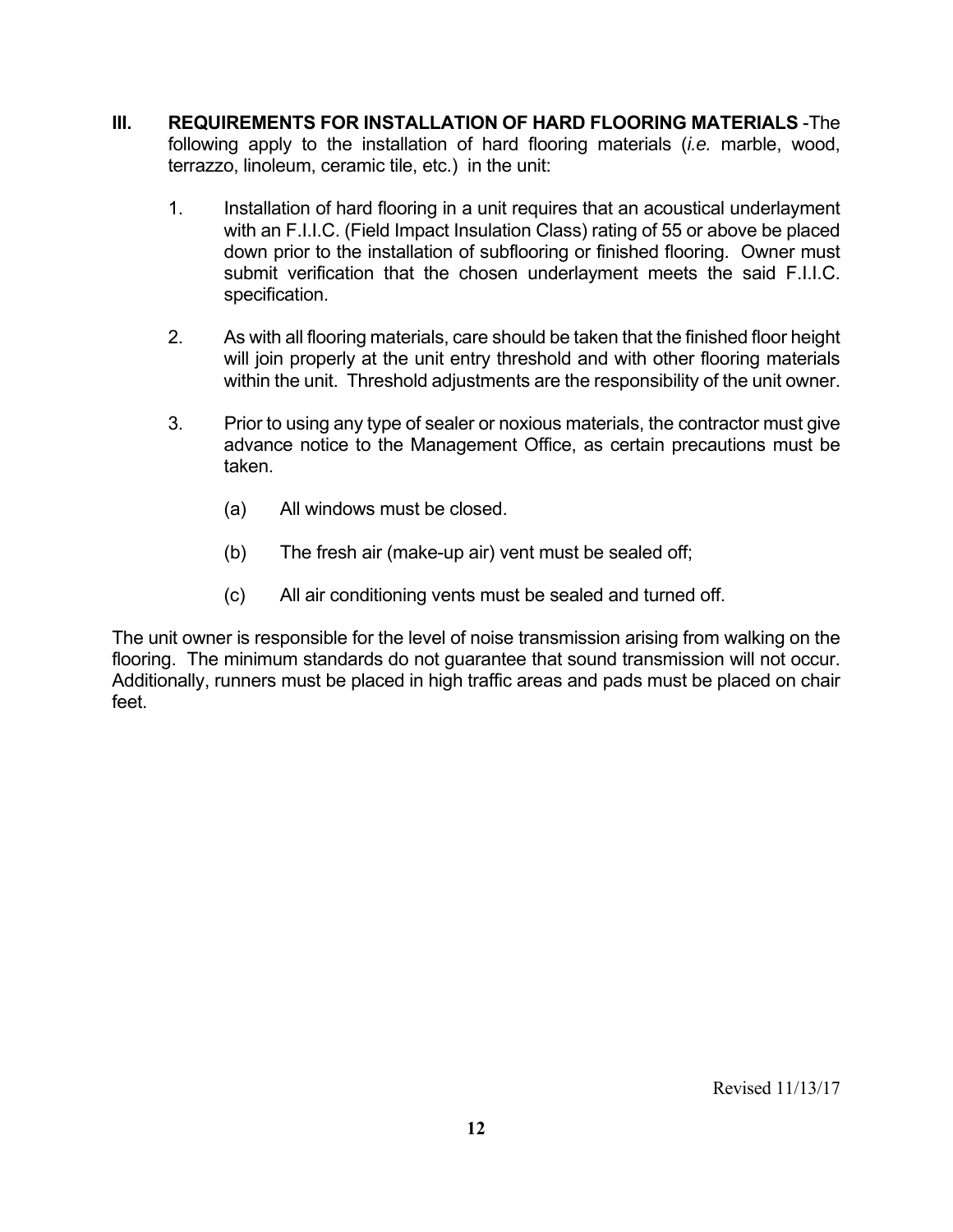## CONSTRUCTION RULE - PLUMBING

Detailed plans and specifications for any construction proposed to be carried out by unit owners in areas involving plumbing, and/or plumbing connections to the building systems, must be submitted to the Board/Management for review.

All construction work must comply with the City of Chicago Building Code and current construction standards.

Specifically with respect to bathrooms and powder rooms:

- Shower stalls must be constructed with cement board (Dura-Rock) or equal.
- Shower stall floors require synthetic or rubber pans with a floor drain (J.R. Smith 2010, or equal) designed to receive the pan. Pans should be turned up, behind wallboard, a minimum of 6 inches.
- All penetrations through wet wall areas must be thoroughly sealed.

No plastic plumbing parts may be used.

Ceramic or marble contractors requiring the use of wet saws must notify building management before using the wet saws. Contractors will be permitted to use wet saws in unit owner's apartments only under the strict supervision of the building's engineering personnel. The standard, unless approved otherwise, will limit the cutting area to bathrooms, and specifically on a platform over the tub.

All work must be in accordance with the City of Chicago Building Code.

Revised 11/13/17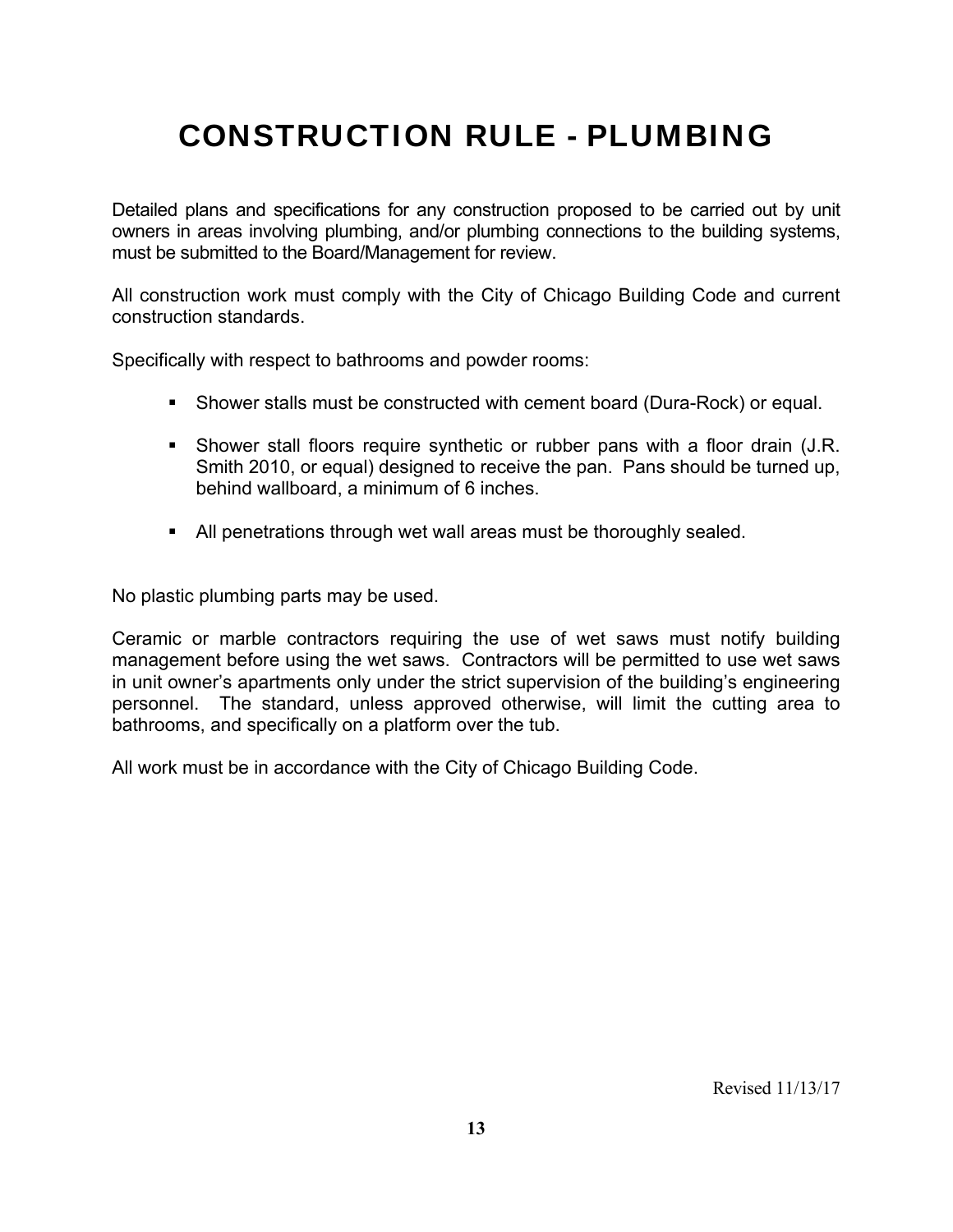## CONTRACTORS, DELIVERIES & TRADES

All Contractors, delivery people, and trades must use the service elevator. Contractors, delivery people and trades must obtain a security pass from the dock office for entry and will be required to leave a picture I.D. before a pass will be issued.

After 5:00 p.m. food and medicine deliveries can be made via the passenger elevators.

Hours for construction work in the building are 8:00 a.m. to 4:30 p.m., Monday through Friday. Workmen must be out of the building no later than 5:00 p.m. No working trades are permitted in the building on weekends or after hours without expressed permission from Management. The Association reserves the right to control and limit entry of trades and delivery people in order to minimize traffic in the building. The lobby may not be used as a waiting area by contractors, trades or service people; however, they may wait at the loading dock.

Unit owners will be responsible for any damage to the common elements of the building caused by contractors, trades and service people they employ.

Deliveries of all large packages and boxes are to be made through the receiving room of the building through the building's rear loading dock (accessible from Superior Street). Arrangements must be made with the Management Office for any deliveries anticipated after regular business hours of the receiving room. Staff cannot sign for any deliveries. Because the receiving room is a small room, large items cannot be stored there. The resident must make arrangements with the carrier to have those items delivered directly to his/her unit. Tailgate deliveries (those brought to the rear of the truck and no further) will not be accepted. The staff is not allowed to assist in these deliveries.

Grocery deliveries by a grocer or service person must use the freight elevator. Groceries brought in by a resident are permitted on the passenger elevators. Additionally, luggage deliveries by staff and restaurant deliveries are permitted on the passenger elevators.

Revised 11/13/17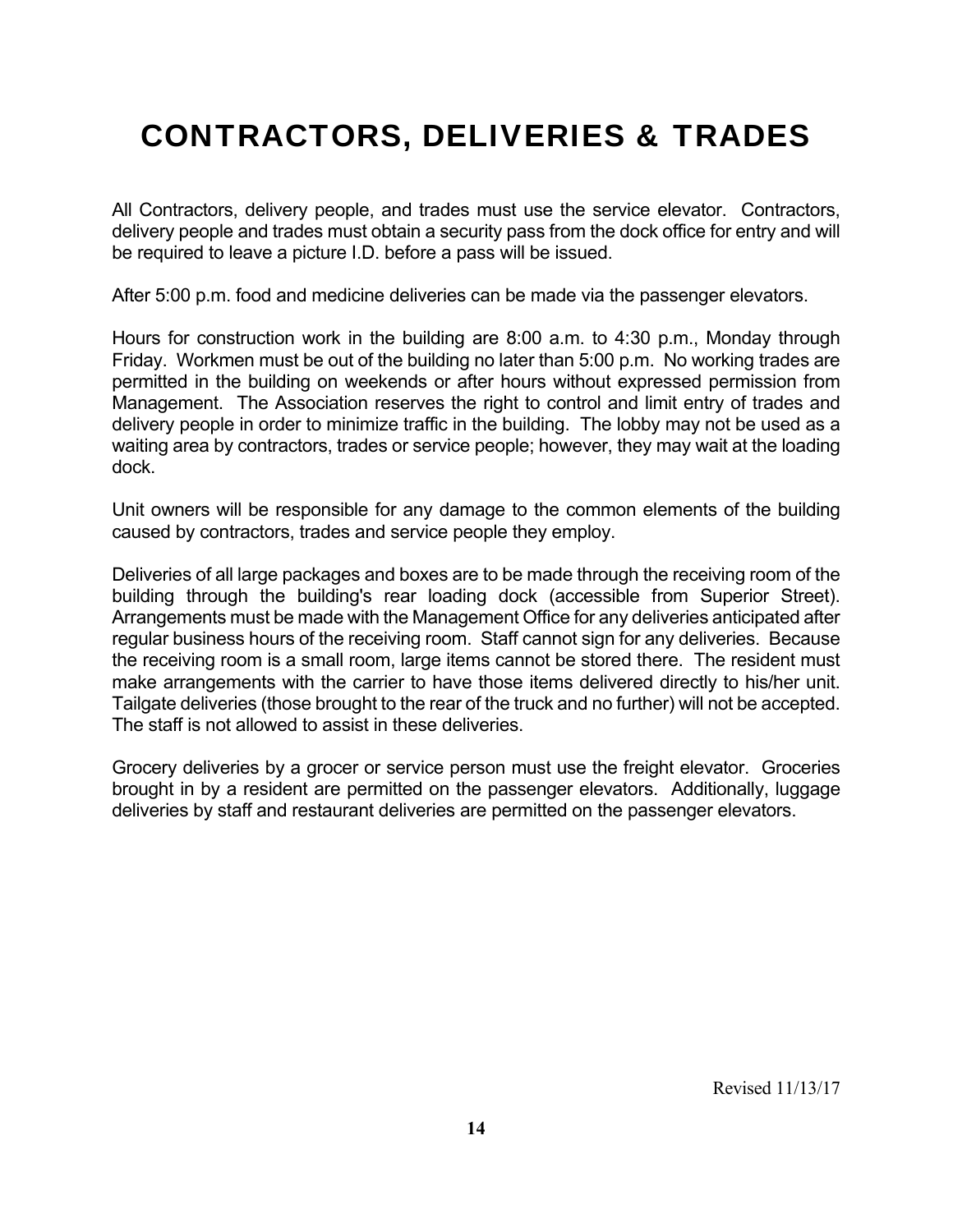### **INDEMNITY AGREEMENT**

AGREEMENT made as of this \_\_\_\_\_\_\_\_ day of \_\_\_\_\_\_\_\_\_\_\_\_\_\_\_\_\_, 20 \_\_\_\_\_\_, by and between 161 CHICAGO AVENUE EAST CONDOMINIUM ASSOCIATION, an Illinois not-for-profit corporation (hereinafter referred to as the "Association") and , Unit , , Chicago, Illinois (hereinafter referred to as the "Owner") .

### **RECITALS:**

- A. Owners are the owner of Unit \_\_\_\_\_\_\_\_\_\_\_ ("Unit") in 161 Chicago Avenue East Condominium (the "Condominium Property") ;
- B. Owners desire to make certain additions, alterations and improvements (the "Work") to the Unit as described on the Plan attached as Exhibit "A" and made a part hereof (the "Plan") ;
- C. The Work may require construction in and alterations to certain of the Common Elements (including Limited Common Elements) described in the Declaration of Condominium Ownership;
- D. The Declaration and Rules and Regulations of the Association require that the written consent of the Board of Directors (the "Board") be obtained as a condition to alterations requiring construction in, alteration to, or removal of any part or portion of the Common Elements and that the Owners deliver this agreement prior to commencing work in the Unit or Common Elements;

NOW, THEREFORE, in consideration of the mutual covenants and agreements set forth therein, the Board (on behalf of the Association) and Owners agree as follows:

- 1. Consent of Board. The Board hereby consents to the Work subject to the terms and conditions hereinafter set forth.
- 2. Compliance with Laws. The Work shall be performed in strict compliance with the Plan and all applicable laws, ordinances, rules and regulations of federal, state, county and municipal governments or agencies now in force or that may be enacted hereafter during construction, and with the directions, rules and regulations of the fire inspectors, health officers, building inspectors or other offices of every governmental body or agency now having or hereafter during construction acquiring jurisdiction thereof and in conformity with (a) any directives from any insurance underwriters or representatives thereof as may be required by reason of the Association's insurance coverage on the Condominium Property or any part thereof and (b) the Declaration, By-Laws and Rules and Regulations of the Association as in effect during the course of the Work.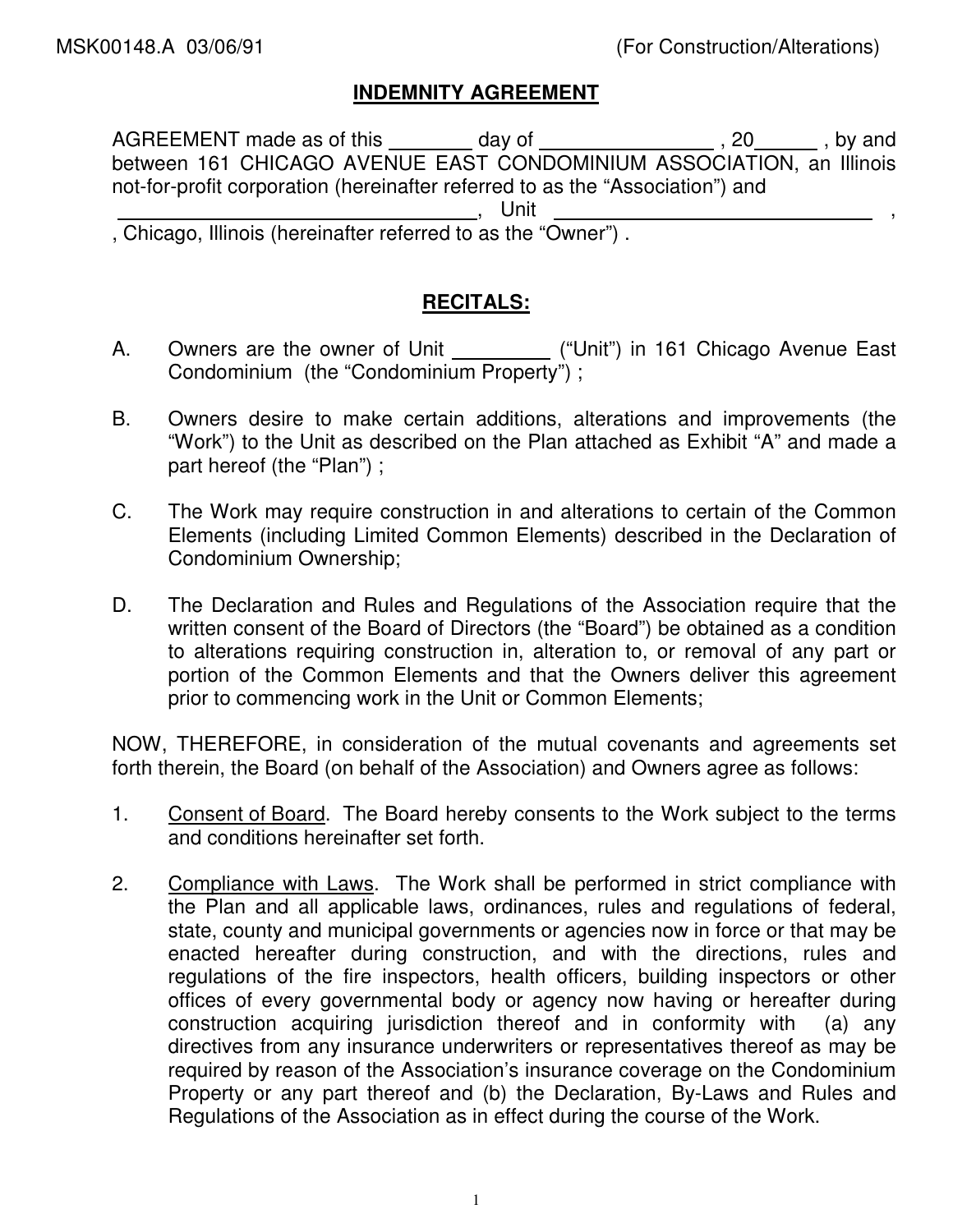- 3. Performance of Work. The Work shall be performed in such manner as to cause as little noise, disruption, nuisance and inconvenience to Owners and occupants of other units in the condominium property as is reasonably possible. The Work shall be completed as expeditiously as possible. No Work shall be performed on Saturdays, Sundays or holidays or before the hour of 8:00a.m. or after the hour of 5:00p.m. Owners' contractors shall only use elevators designated by the Association's managing agent and shall keep the Condominium Property free and clear of all debris and rubbish. All materials and supplies shall be stored in the Units.
- 4. Building and Other Permits. Notwithstanding anything in Owners' agreements with his/her contractors to the contrary, Owners shall be responsible for obtaining such building permits and other permits, licenses and permissions as may be required by any public authority having jurisdiction over the Work and shall furnish copies thereof to the Association's Board prior to the commencement of any construction.
- 5. Certifications. Owners shall furnish the Board with certification from a licensed architect or structural engineer that the Work, if performed in accordance with the Plan, will conform to all applicable governmental laws, statutes, ordinances, codes, rules and regulations, will not cause any structural impairment to the Condominium Property and will not damage the mechanical, electrical, heating, ventilating or air conditioning systems of the Condominium Property. Owners shall not make or cause any other party to make any material modification to the Plan after furnishing the Board with the aforesaid certification.
- 6. Relocation of Utility Services and Television Outlets. Owners agree that any and all work of construction with respect to the removal of, addition to, or relocation of existing equipment and facilities (including but without limiting the items included in the definition of equipment and facilities- plumbing, heating, electrical and airconditioning lines, wires and apparatus) television antenna outlets and conduits shall be subject to the prior approval of the Association, which may be withheld for any reason, and if approved shall be completed by such contractors, companies and personnel as may, from time to time, be employed by the Association to maintain such equipment, facilities, and television master antenna system servicing the Condominium Property and Owners shall bear all cost and expenses in connection therewith.
- 7. Supervision by Board's Architect and/or Engineer. During construction an Architect and/or Engineer selected by the Board and the Board's authorized representatives shall have the right to make periodic inspections of the Work to determine whether the Work is in accordance with the requirements of this Agreement. Owners agree, at their expense, to cause to be corrected any work which deviates from such requirements. Failure of such representatives to observe any items of non-compliance shall not operate as a waiver of owners' obligations hereunder. Owners or Owners' contractor shall apprise the Association's Architect and/or Engineer as Work progresses to establish times for periodic inspections.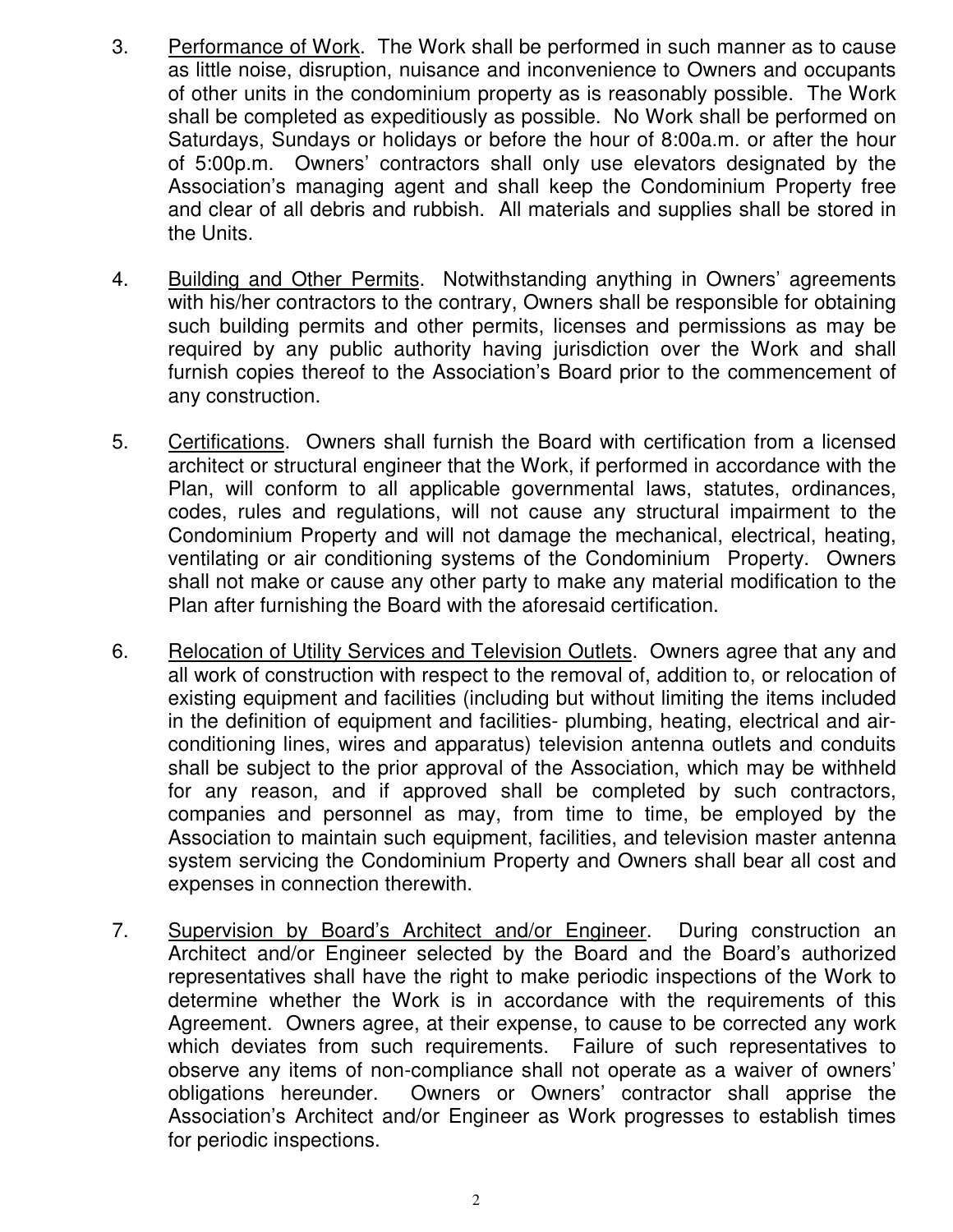- 8. Architect's/Engineer's Fees Other Expenses. Owners agree to promptly reimburse the Association, upon demand by the Board, for the fees charged by the Association's Architect and/or Engineer in connection with services performed in accordance with the remodeling procedures including review, inspection and, if applicable, preparation of new condominium surveys and recordation of a plat thereof with the Cook County Recorder.
- 9. Mechanic's Lien. Owners shall not create, suffer, or permit to be created or to be filed against any portions of the Condominium Property other than the Unit any lien for labor done, or materials and services furnished in connection with the Work, and agree to indemnify, defend, hold harmless the Board and Association from and against any and all claims, costs, charges, disputes, expenses, encumbrances or liens arising out of the Work, other than those which arise out of the Association's gross negligence.
- 10. Waiver of Lien. All contracts let by Owners or by any general contractor employed by Owners, for labor done or materials and services furnished in connection with the Work shall contain an agreement by the contractor, subcontractor and materialmen that the labor done or materials and services furnished in connection with the Work shall not create or give rise to any lien against any part or portion of the Condominium Property other than the Unit. Prior to commencement of the Work, copies of all such contracts shall be delivered to the Association.
- 11. Insurance. At all times during construction, Owners shall maintain or cause to be maintained, the insurance described on Exhibit "A" attached hereto. Before any Work may commence, Owners shall deliver to Board copies of certificates of insurance for the Work in the amounts of aforesaid.
- 12. Damage to Condominium Property. Owners shall be responsible for any damage to the Condominium Property or any part thereof arising from or out of the Work.
- 13. Indemnity. Owners for themselves and for their respective heirs, personal representatives, successors and assigns, hereby agree, jointly and severally, to indemnify, defend and forever hold harmless the Association, the Board, the Association's agents and employees and each of the members of the Association and the Board, from and against all claims, losses, damages, liabilities, costs and expenses (including, without limitation, court costs and reasonable attorneys' fees) which any of such persons or entities to be indemnified may suffer or incur arising from or out of (i) the granting of the approval for, and the actual construction of the improvements, and the performance of the Work, (ii) the maintenance, repair and replacement of the improvements constructed by the Owners, (iii) any personal injury or property damage which occurs in, and all damage to, the Condominium Property as a result of the construction of the improvements constructed by Owners and performance of the Work and use and